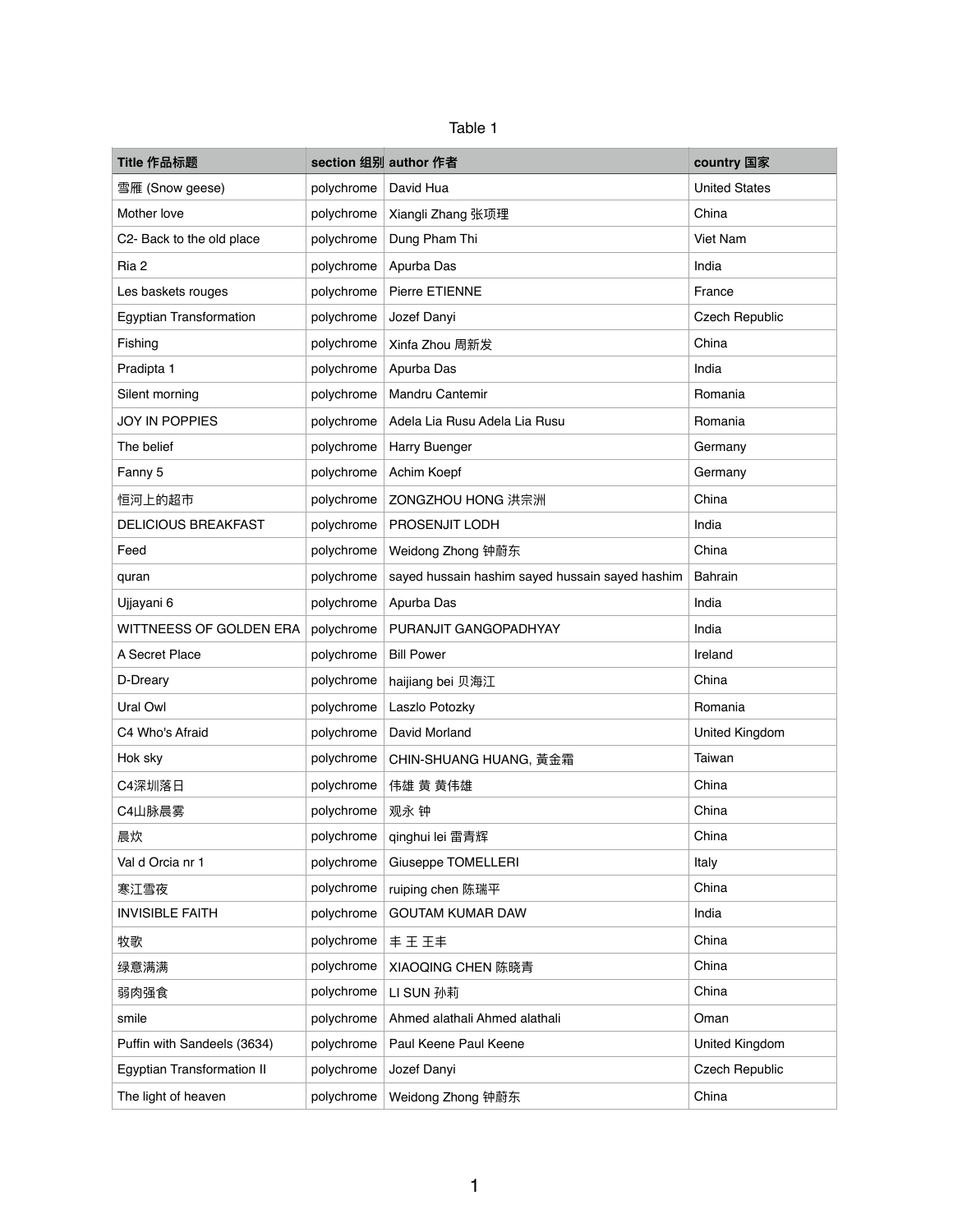| Lineage                   | polychrome | Ruisheng Zhou 周瑞生                               | China                     |
|---------------------------|------------|-------------------------------------------------|---------------------------|
| C1-色达五明佛学院                | polychrome | yunwen wang 王云雯                                 | China                     |
| Is one her                | polychrome | sayed hussain hashim sayed hussain sayed hashim | <b>Bahrain</b>            |
| a1. A new day             | polychrome | Trọng Lan Huỳnh                                 | Viet Nam                  |
| Ujjayani 4                | polychrome | Apurba Das                                      | India                     |
| Bowler hat                | polychrome | Pierre ETIENNE                                  | France                    |
| <b>COOKING 1</b>          | polychrome | SHARMALI DAS SHARMALI DAS                       | India                     |
| Lovely Hug                | polychrome | <b>Michalakis Ppalis</b>                        | Cyprus                    |
| Eye Contact               | polychrome | Laszlo Potozky                                  | Romania                   |
| Star trails in Darjeeling | polychrome | AYAN MUKHERJEE                                  | India                     |
| C1《寄给远方的祝福》               | polychrome | 铃芳 黄                                            | China                     |
| 晒盐圆舞曲                     | polychrome | 东海 夏 夏东海                                        | China                     |
| <b>DREAM LAND</b>         | polychrome | ARUNABHA KUNDU ARUNABHA KUNDU                   | India                     |
| Long Way to Go            | polychrome | Kaushik Majumder                                | India                     |
| Morning on the river      | polychrome | Svetlana Denisova                               | <b>Russian Federation</b> |
| Garden in Night           | polychrome | Hassan Abu Taki Hassan Abu Taki                 | <b>United States</b>      |
| behind door               | polychrome | Raja Hujairy                                    | <b>Bahrain</b>            |
| New residence             | polychrome | Nguyen Duy                                      | <b>Viet Nam</b>           |
| Evil in Angel             | polychrome | Suman Bhattacharyya                             | India                     |
| Life on the river         | polychrome | Huu Hung Truong Huu Hung Truong                 | <b>Viet Nam</b>           |
| <b>Highland Dance</b>     | polychrome | Huu Hung Truong Huu Hung Truong                 | Viet Nam                  |
| <b>Sisters</b>            | polychrome | Yulia Artemyeva                                 | <b>Russian Federation</b> |
| 雨中风景                      | polychrome | xiaoliu ao 敖晓六                                  | China                     |
| 草原晨雾                      | polychrome | na ta 塔娜                                        | China                     |
| Cage - 1                  | polychrome | Emre Yengel                                     | Turkey                    |
| 蜗居                        | polychrome | jinlei wang 王金磊                                 | China                     |
| 拼搏                        | polychrome | hui SUN 孙辉                                      | China                     |
| 《独坐幽林》                    | polychrome | xioalin fan 范小林                                 | China                     |
| C-2 El Guante             | polychrome | Daniel Rovagnati                                | Argentina                 |
| 鱼获的交易                     | polychrome | ZHIQUAN ZHONG 钟志权                               | China                     |
| Stop the time             | polychrome | <b>Harry Buenger</b>                            | Germany                   |
| The New Boss              | polychrome | Kylie-Ann Martin                                | United Kingdom            |
| In Tune $# 1$             | polychrome | Chinmoy Dutta                                   | India                     |
| 网舞                        | polychrome | 东海 夏 夏东海                                        | China                     |
| <b>Red Shoes</b>          | polychrome | Carlo Calloni                                   | Italy                     |
| 疯狂的节日                     | polychrome | LIWEI CHEN 陈立维                                  | China                     |
| <b>Transparent Man</b>    | polychrome | Nils-Erik Jerlemar                              | Sweden                    |
| C2 《流光溢彩》                 | polychrome | ling cui 崔崚                                     | China                     |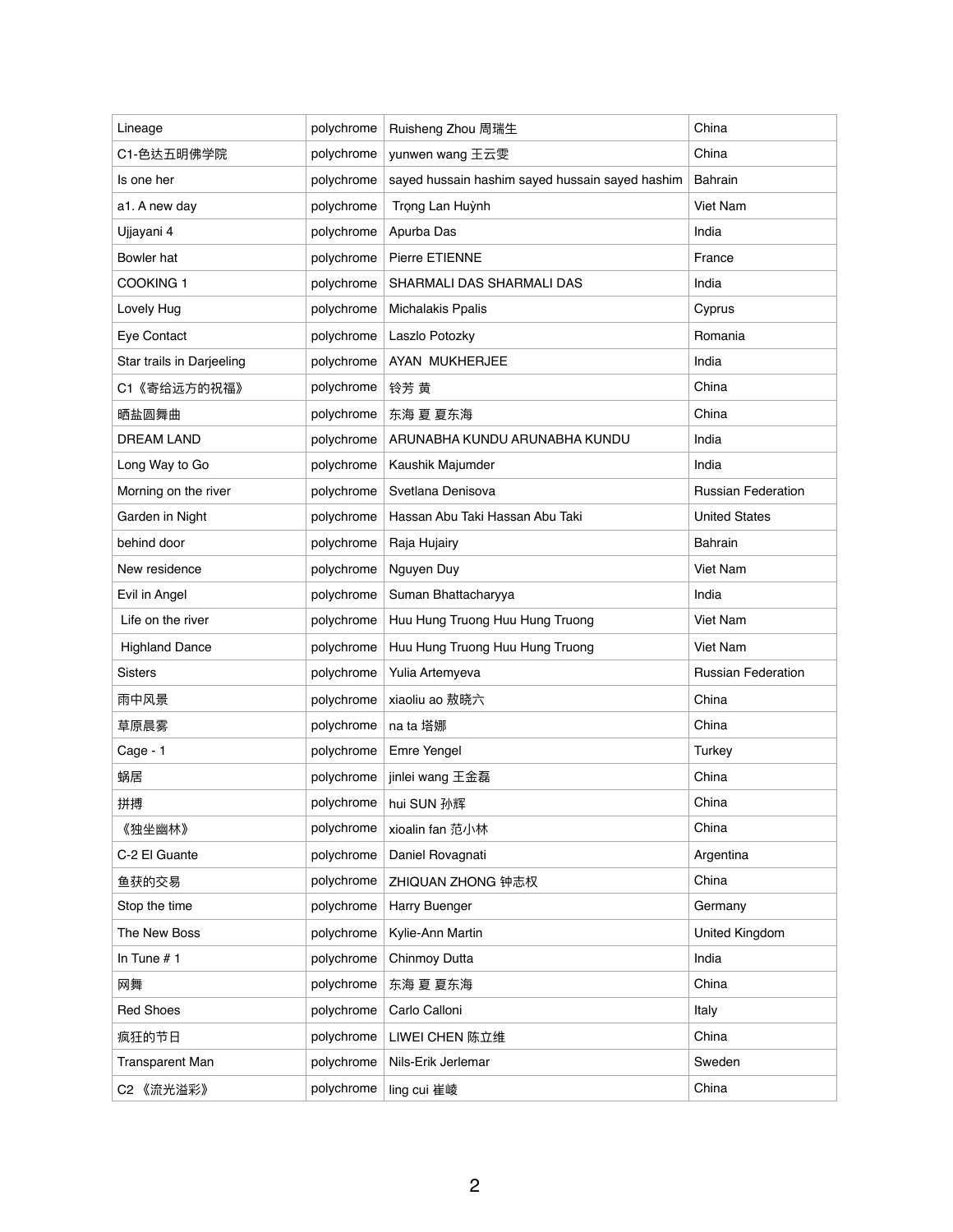| Black-winged Stilts embrace (007 polychrome |            | Paul Keene Paul Keene                           | <b>United Kingdom</b>     |
|---------------------------------------------|------------|-------------------------------------------------|---------------------------|
| Ladies                                      | polychrome | behnam mousavi                                  | Iran, Islamic Republic of |
| ben que                                     | polychrome | NGUYEN THAO THANH                               | Viet Nam                  |
| Simply winter                               | polychrome | <b>Vitaliy Popkov</b>                           | Ukraine                   |
| A baby was born                             | polychrome | THAI BINH MINH thaibinhminhdy                   | Viet Nam                  |
| <b>Balloons</b>                             | polychrome | Marcel van Balken                               | Netherlands               |
| PLAYING IN GARBAGE                          | polychrome | Saeed Arabzadeh                                 | Iran, Islamic Republic of |
| <b>GET OUT</b>                              | polychrome | PROSENJIT LODH                                  | India                     |
| Castellers-1                                | polychrome | Lluis Remola Pages                              | Spain                     |
| 沐浴书香                                        | polychrome | yi dong lin 林毅东                                 | China                     |
| 岁月                                          | polychrome | herong Nie 聂鹤荣                                  | China                     |
| 渇望                                          | polychrome | <b>JIAN TONG 童建</b>                             | China                     |
| Spring time                                 | polychrome | Nguyen Thi Kien Trinh Nguyen Thi Kien Trinh     | Viet Nam                  |
| C4.drup                                     | polychrome | Janos Szarka                                    | Hungary                   |
| Hight jump_1                                | polychrome | Andrii YURLOV                                   | Slovakia                  |
| face to face                                | polychrome | sayed hussain hashim sayed hussain sayed hashim | <b>Bahrain</b>            |
| a3. Motherhood                              | polychrome | Trọng Lan Huỳnh                                 | Viet Nam                  |
| kim                                         | polychrome | Morgan O Neill                                  | Ireland                   |
| 《火红生活》                                      | polychrome | zhanghua li 李长华                                 | China                     |
| 网事如歌                                        | polychrome | linhai xia 夏林海                                  | China                     |
| LIFE-CYCLE                                  | polychrome | PURANJIT GANGOPADHYAY                           | India                     |
| C4 .jpg ZEBA 2                              | polychrome | PROSANTA KUMAR SAHA PROSANTA KUMAR SA India     |                           |
| Generation Gap                              | polychrome | Jim Duncan                                      | <b>United Kingdom</b>     |
| One Foggy Morning                           | polychrome | SP Mukherji                                     | India                     |
| Gold Symphony                               | polychrome | <b>DMYTRO SOBOKAR</b>                           | Ukraine                   |
| Sunlights                                   | polychrome | <b>DMYTRO SOBOKAR</b>                           | Ukraine                   |
| Selfie with my friends                      | polychrome | <b>Michalakis Ppalis</b>                        | Cyprus                    |
| cuu                                         | polychrome | <b>HUUHOA TRAN</b>                              | Viet Nam                  |
| PANGONG LAKE                                | polychrome | Santanu Banerjee                                | India                     |
| <b>Misty Morning</b>                        | polychrome | Laszlo Potozky                                  | Romania                   |
| Ecstasy                                     | polychrome | Zoltán Nemes -                                  | Hungary                   |
| <b>Evening Dance</b>                        | polychrome | Jonas D. Madsen                                 | Denmark                   |
| C4-深圳夜色                                     | polychrome | wei ye 叶伟                                       | China                     |
| Excursion                                   | polychrome | Alexey Loshchilov                               | <b>Russian Federation</b> |
| 网事如歌                                        | polychrome | 东海 夏 夏东海                                        | China                     |
| 热气球穿越万峰林                                    | polychrome | Lin Li 李林                                       | China                     |
| C1星际                                        | polychrome | 文利赵                                             | China                     |
| Snowstorm                                   | polychrome | Robert Pranagal                                 | Poland                    |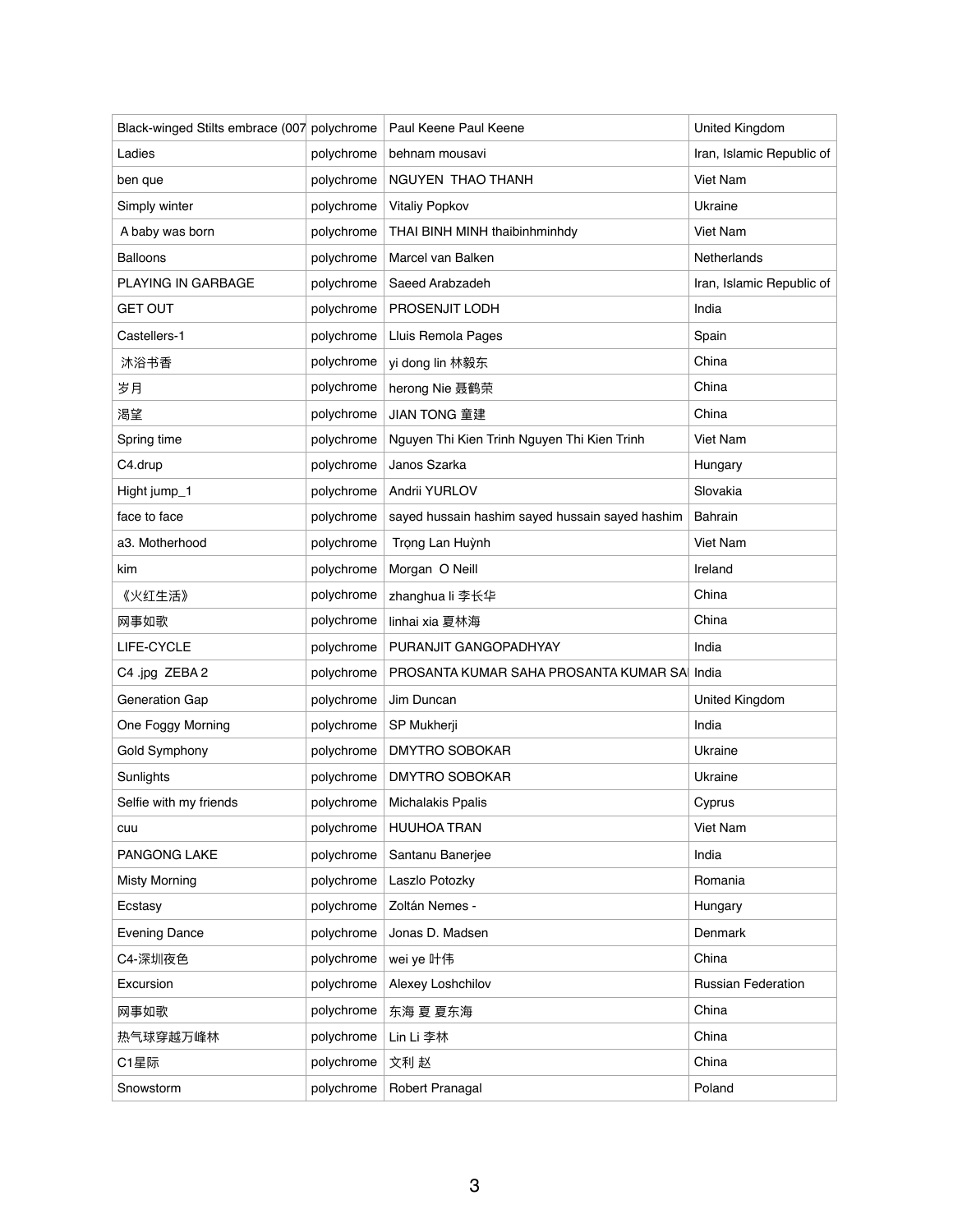| 虔诚的老妇                          | polychrome | mingquan song 宋铭权               | China                       |
|--------------------------------|------------|---------------------------------|-----------------------------|
| C3出行                           | polychrome | 行 游俠                            | China                       |
| girt-with-flowers_C1           | polychrome | Serhii Shchehlevatyh            | Ukraine                     |
| <b>Traditional work</b>        | polychrome | Huy Le                          | Viet Nam                    |
| <b>Yuanyang County terrace</b> | polychrome | Huy Le                          | Viet Nam                    |
| Wild lunch                     | polychrome | Gergely Bors                    | Hungary                     |
| lines                          | polychrome | hossein noori hossein noori     | Iran, Islamic Republic of   |
| 金色海滩                           | polychrome | Ganyuan Fan 范赣源                 | China                       |
| Falling                        | polychrome | John Bell                       | United Kingdom              |
| Traditional job                | polychrome | Huu Hung Truong Huu Hung Truong | Viet Nam                    |
| 奔驼                             | polychrome | qinghui lei 雷青辉                 | China                       |
| <b>ORIGINATION</b>             | polychrome | Duy Thong Vu Vũ Duy Thông       | Viet Nam                    |
| children the family poor.      | polychrome | Nguyễn Ngọc Sơn                 | Viet Nam                    |
| c3 Baboons                     | polychrome | <b>Reginald Caldecott</b>       | South Africa                |
| 鹤舞银滩                           | polychrome | hongxia jin 金红霞                 | China                       |
| Chong yang Again               | polychrome | bangguo xie 谢邦国                 | China                       |
| 古老的边塞,原始的牧羊,一张沧 polychrome     |            | guangcheng chen 陈广程             | China                       |
| blue eyes                      | polychrome | Lee Sutton                      | United Kingdom              |
| Swerved                        | polychrome | Lee Sutton                      | United Kingdom              |
| 彭镇老茶馆                          | polychrome | CHONGGANG ZHANG 张崇刚             | China                       |
| 水母之恋                           | polychrome | hong jun yue 岳鸿军                | China                       |
| 瞬间                             | polychrome | hong jun yue 岳鸿军                | China                       |
| 自由之鸟                           | polychrome | xiangrong liang                 | China                       |
| Salina                         | polychrome | Saeed Al shamsi                 | <b>United Arab Emirates</b> |
| C4祈福                           | polychrome | heyong Chen 陈和勇                 | China                       |
| C4-铸                           | polychrome | jianhua huang 黄建华               | China                       |
| 水上市场                           | polychrome | keng chen 陈铿                    | China                       |
| C-3 El Puente                  | polychrome | Daniel Rovagnati                | Argentina                   |
| Heavenly place                 | polychrome | aria aref                       | Iran, Islamic Republic of   |
| 圣餐                             | polychrome | Biao Xing 邢彪                    | China                       |
| 奔腾的帕米尔高原                       | polychrome | Biao Xing 邢彪                    | China                       |
| Bain de jouvence               | polychrome | <b>Marcel Beauraind</b>         | Belgium                     |
| 老茶馆                            | polychrome | mingiang lu 敏强                  | China                       |
| 晨牧                             | polychrome | yinhiu lai 赖银辉                  | China                       |
| The transience                 | polychrome | Harry Buenger                   | Germany                     |
| 回家路上                           | polychrome | huizhen liang 梁惠珍               | China                       |
| 无奈的父亲                          | polychrome | huizhen liang 梁惠珍               | China                       |
| 100 Meter Zwischenlauf         | polychrome | Schmitt Joachim                 | Germany                     |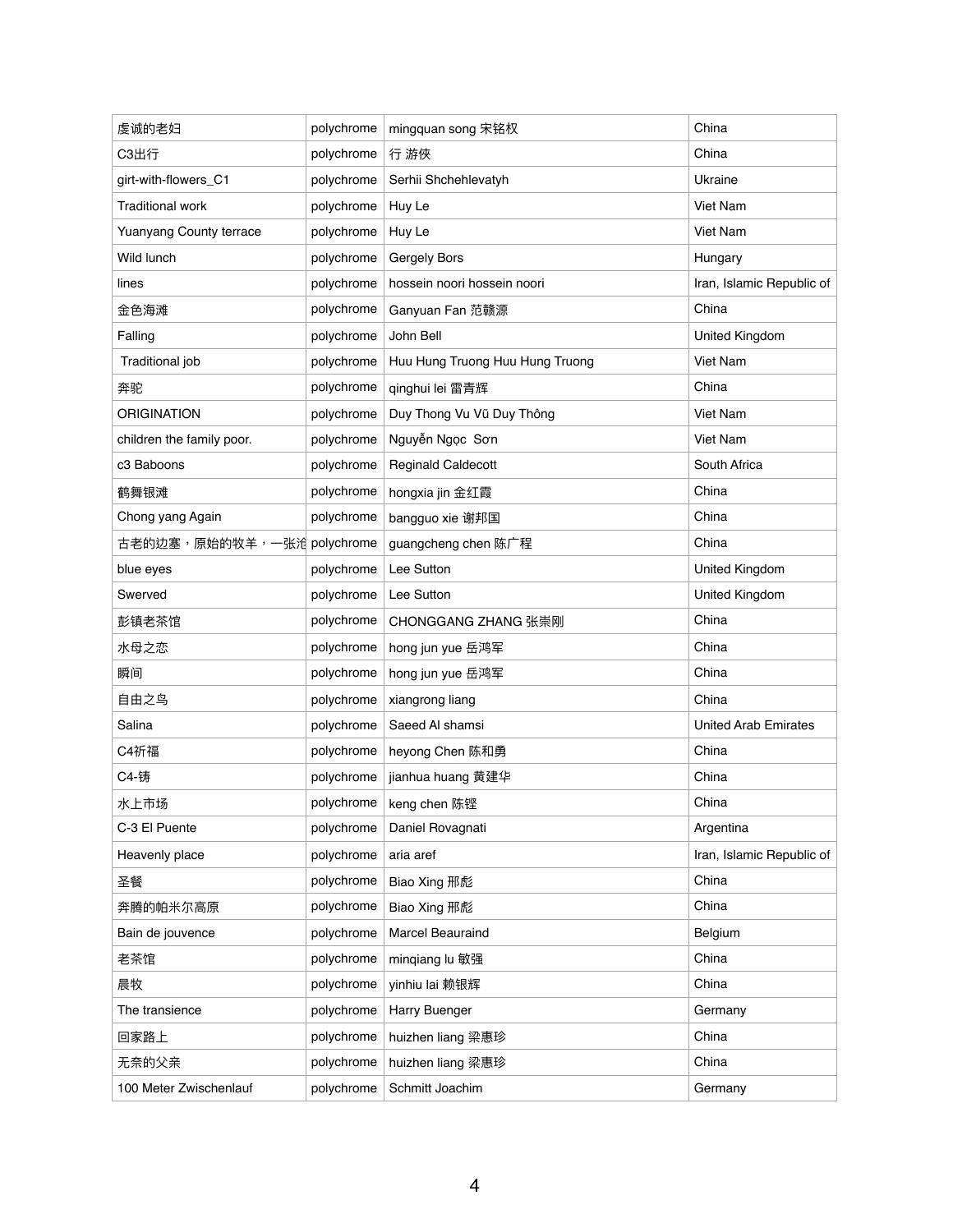| c4《秘境》阿里普兰县,夕阳照射 polychrome |            | rh y 严荣华                                    | China                |
|-----------------------------|------------|---------------------------------------------|----------------------|
| C4雨中揽胜                      | polychrome | 东升 葛 葛东升                                    | China                |
| Feuer im Mai                | polychrome | Josef Obertscheider                         | Austria              |
| <b>Kandian Dance</b>        | polychrome | Yamuni Rashmika Perera                      | Sri Lanka            |
| 星空                          | polychrome | GUOPING OUYANG 欧阳国平                         | China                |
| 母亲与孩子                       | polychrome | <b>PENG QIU 邱鹏</b>                          | China                |
| 我们的秘密                       | polychrome | LI SUN 孙莉                                   | China                |
| 凝望                          | polychrome | JIANXUN WU 吴建勋                              | China                |
| 稻草人印象                       | polychrome | min ying 应敏                                 | China                |
| 醉龙喷火                        | polychrome | 伟文 陈 陈伟文                                    | China                |
| Colorful gossip             | polychrome | Pranab Basak                                | India                |
| Stormy Weather No 2         | polychrome | Nils-Erik Jerlemar                          | Sweden               |
| knight fall                 | polychrome | Ahmed alathali Ahmed alathali               | Oman                 |
| THU HOACH MUOI TRANG C4     | polychrome | NHUT DUONG ANH                              | Viet Nam             |
| MOT NGAY MOI C 3            | polychrome | NHI DUONG VAN NHUT DUONG ANH                | Viet Nam             |
| 春牧                          | polychrome | meiyan wang 王美燕                             | China                |
| <b>HAVIK MET PROOI</b>      | polychrome | <b>JOZEF DE FRAINE</b>                      | Belgium              |
| C4-GOC QUE                  | polychrome | TRAN THI THU ĐONG DO HIEU LIEM              | <b>Viet Nam</b>      |
| Reading is zhyttya          | polychrome | Mykola Potsko Mykola Potsko                 | Ukraine              |
| THE BLUE NET                | polychrome | PABITRA SEN SHARMA PABITRA SEN SHARMA       | India                |
| NET DEP HO DAU TIENG        | polychrome | Cong Tran                                   | Viet Nam             |
| sunshine                    | polychrome | TRONG LƯỢM TRẦN                             | Viet Nam             |
| Day Ends                    | polychrome | <b>GOUTAM SEN GOUTAM SEN</b>                | India                |
| 海滩趣影                        | polychrome | HAI BO CHI 池海波                              | China                |
| Chosen                      | polychrome | Mustafa AbdulHadi                           | <b>Bahrain</b>       |
| Red on White                | polychrome | Keith Elgin                                 | United Kingdom       |
| Surfing girl                | polychrome | xiaoying shi 石小莹                            | <b>United States</b> |
| Chase away                  | polychrome | Marcel van Balken                           | Netherlands          |
| Segways                     | polychrome | Marcel van Balken                           | Netherlands          |
| DRYING UP RICE              | polychrome | SUMAN BHATTACHARYYA SUMAN BHATTACHARY India |                      |
| <b>MONSOON</b>              | polychrome | PROSENJIT LODH                              | India                |
| Illa de mar-3               | polychrome | Lluis Remola Pages                          | Spain                |
| Feed                        | polychrome | Xiangli Zhang 张项理                           | China                |
| Magic Mountain              | polychrome | Weidong Zhong 钟蔚东                           | China                |
| Naughty elephant            | polychrome | Yinglong Zhou 周应龙                           | China                |
| 干涸的大地                       | polychrome | ZHOU JIANG 江舟                               | China                |
| C2-祖孙情                      | polychrome | yunwen wang 王云雯                             | China                |
| C3-千年红盐田                    | polychrome | yunwen wang 王云雯                             | China                |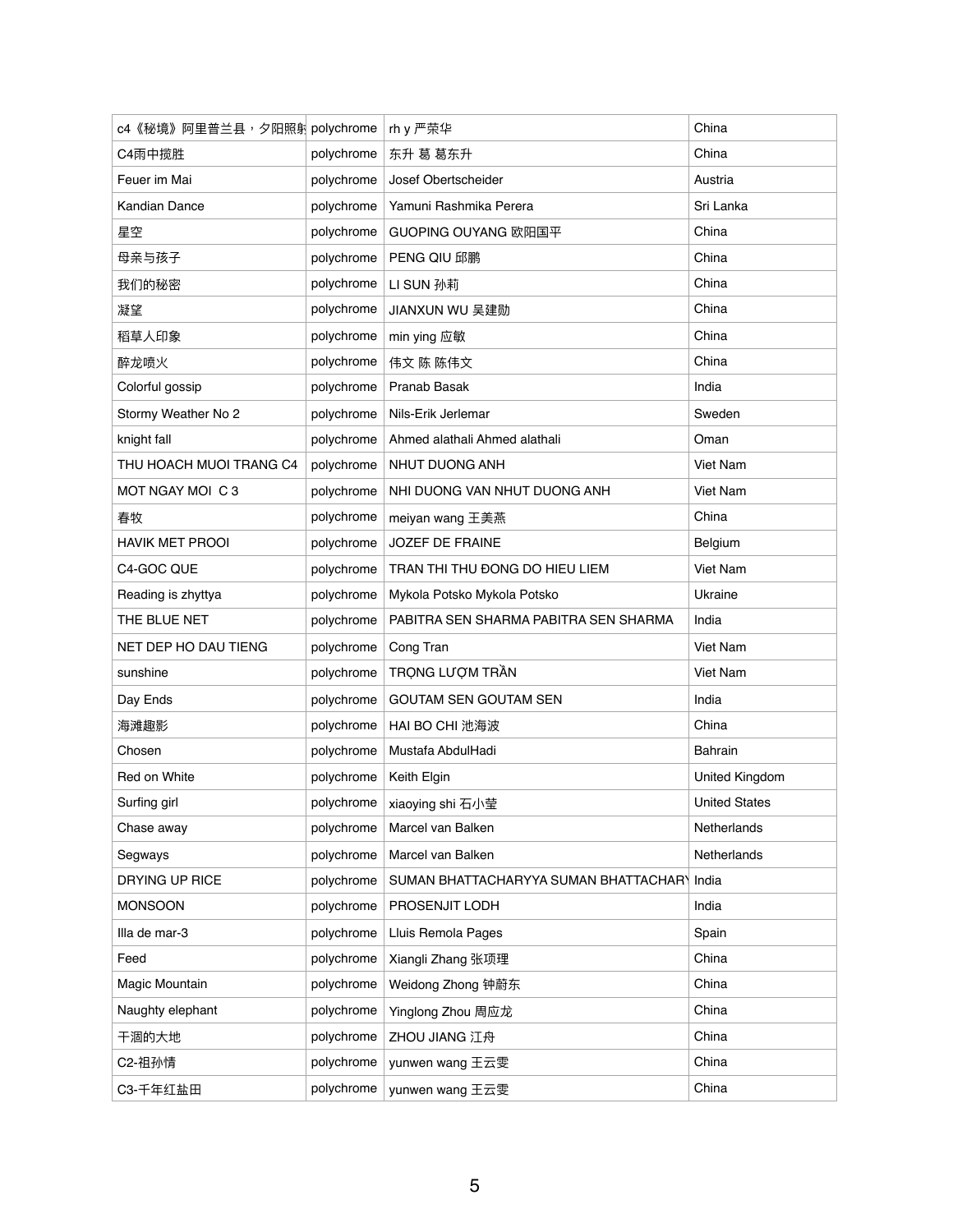| 澄                              | polychrome | 争贤 王 王争贤                                  | China                     |
|--------------------------------|------------|-------------------------------------------|---------------------------|
| 《编织梦想》                         | polychrome | dechang wu 吴德昌                            | China                     |
| C2.riders                      | polychrome | Janos Szarka                              | Hungary                   |
| Urban Daydream                 | polychrome | Hengki Lee                                | Indonesia                 |
| 徽州女人                           | polychrome | fei xu 徐菲                                 | China                     |
| 桃花潭晚霞                          | polychrome | fei xu 徐菲                                 | China                     |
| C1.Ameer                       | polychrome | S.Baqer AlKamel                           | <b>Bahrain</b>            |
| She is Gone                    | polychrome | Gagan Karunachandra                       | Sri Lanka                 |
| 海上流云                           | polychrome | yu chen 陈裕                                | China                     |
| <b>MARIQUITA</b>               | polychrome | <b>Adolfo Ranise</b>                      | Italy                     |
| girl at play                   | polychrome | Morgan O Neill                            | Ireland                   |
| girl at piano                  | polychrome | Morgan O Neill                            | Ireland                   |
| 呵护                             | polychrome | diling huang 黄棣龄                          | China                     |
| 造佛                             | polychrome | diling huang 黄棣龄                          | China                     |
| 天地争辉                           | polychrome | YANG FU 杨富                                | China                     |
| L eventail                     | polychrome | Pierre ETIENNE                            | France                    |
| La Granvillaise                | polychrome | Nicole GABRIEL                            | France                    |
| Looking from the outside       | polychrome | Gustavo Herman Schneider                  | Argentina                 |
| The slow time                  | polychrome | Gustavo Herman Schneider                  | Argentina                 |
| <b>Waterfall Boys 2</b>        | polychrome | Abdulhakim Alojaili                       | Oman                      |
| lands of Daunia 6              | polychrome | Armillotta Francesco Francesco            | Italy                     |
| lands of Daunia                | polychrome | Armillotta Francesco Francesco            | Italy                     |
| <b>Fishing Pots</b>            | polychrome | SP Mukherji                               | India                     |
| I Pray for Thee                | polychrome | <b>Bill Power</b>                         | Ireland                   |
| Dream-2                        | polychrome | Alexey Trofimov                           | <b>Russian Federation</b> |
| Early morning catch            | polychrome | Heikki Sarparanta                         | Finland                   |
| Proud Kingfisher               | polychrome | Laszlo Potozky                            | Romania                   |
| Harpseal                       | polychrome | Roberto De Leonardis Roberto De Leonardis | Italy                     |
| breakfast                      | polychrome | Van Hoa Chung 赛事文化                        | <b>Viet Nam</b>           |
| Stairs1                        | polychrome | Monica Giudice                            | Italy                     |
| Illusion                       | polychrome | <b>MALAY CHATTERJEE</b>                   | India                     |
| Your choice                    | polychrome | Lorant Csakany                            | Serbia                    |
| Bearded Seal 3 in Kongsfjorden | polychrome | Jorgen Skaug                              | Norway                    |
| <b>NIGHT FIRE</b>              | polychrome | SUJOY DEBNATH SUJOY DEBNATH               | India                     |
| First Climpse of Sun           | polychrome | Jussi Jyvalahti                           | Finland                   |
| school-1                       | polychrome | Hamed AlGhanboosi Hamed AlGhanboosi       | Oman                      |
| Snowy Kosice                   | polychrome | Andrej Belovezcik                         | Slovakia                  |
| 阴深魔鬼城                          | polychrome | xuefeng zhu 朱学峰                           | China                     |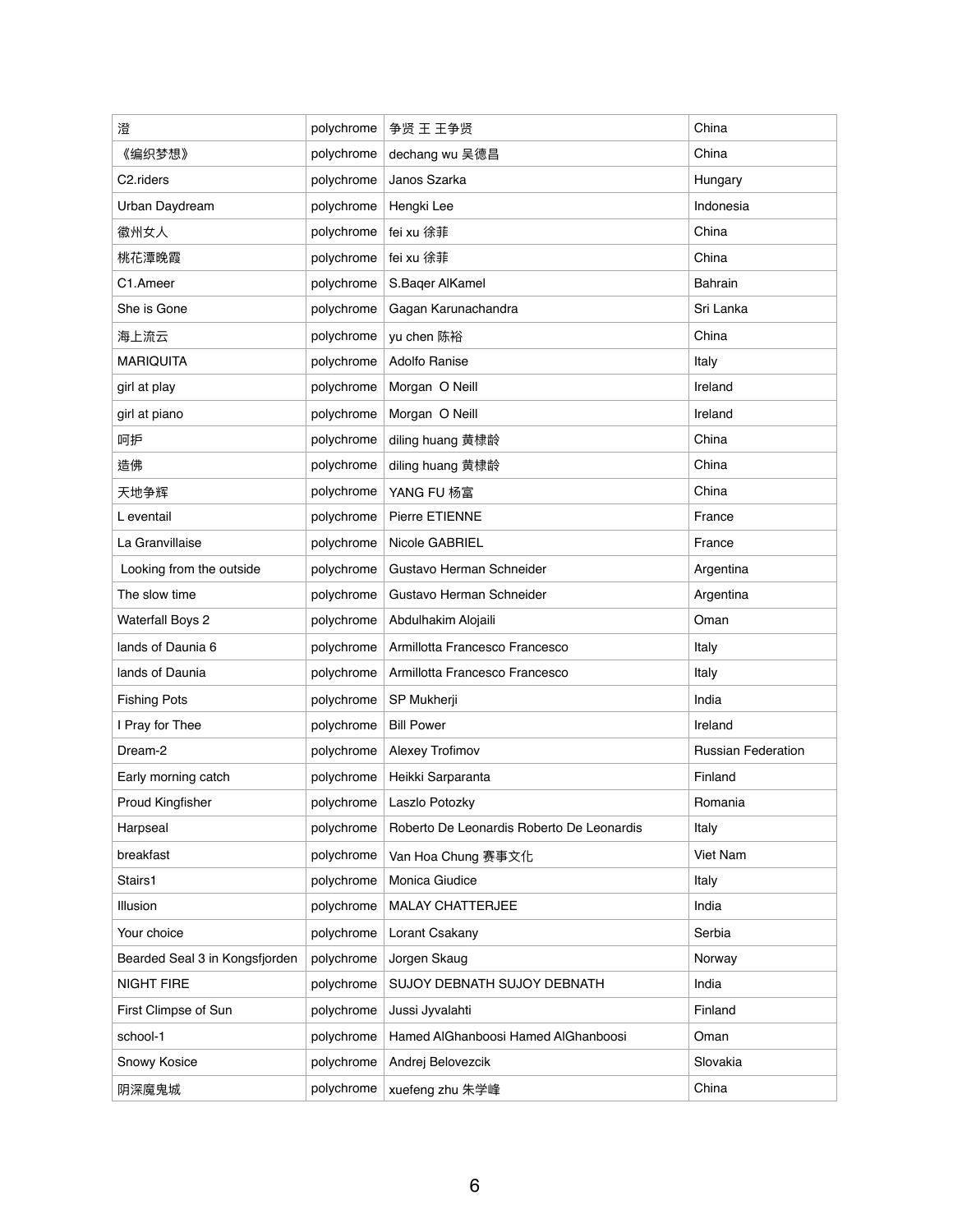| Dental clinic                        | polychrome | CHIN-SHUANG HUANG, 黃金霜            | Taiwan                    |
|--------------------------------------|------------|-----------------------------------|---------------------------|
| Blue color                           | polychrome | CHIN-SHUANG HUANG, 黃金霜            | Taiwan                    |
| 坚是一种挺拔,守是一份柔情                        | polychrome | <b>FAN SHU 舒璠</b>                 | China                     |
| Where are you                        | polychrome | Laki Krisztina                    | Hungary                   |
| Mother's love                        | polychrome | Laki Krisztina                    | Hungary                   |
| C1-braveheart lady in red            | polychrome | Ayhan Senbayrak Ayhan Senbayrak   | <b>Turkey</b>             |
| Waiting train                        | polychrome | Danica Novak                      | Slovenia                  |
| 奔向母亲怀抱                               | polychrome | 军饶                                | China                     |
| EARLY SUNSHINE ON TUYEN L polychrome |            | <b>KIM LAN DINH THI</b>           | <b>Viet Nam</b>           |
| <b>C1桥</b>                           | polychrome | 燕炜 黄                              | China                     |
| C2练钢                                 | polychrome | 丽龙                                | China                     |
| Narrow-gauge railroad                | polychrome | Alexey Loshchilov                 | <b>Russian Federation</b> |
| the last symphony                    | polychrome | mrinal basu                       | India                     |
| Unsure                               | polychrome | Robert Pranagal                   | Poland                    |
| I WILL WAIT FOR YOU                  | polychrome | <b>SWAPAN DAS</b>                 | India                     |
| HER GOLDEN SECRET                    | polychrome | <b>SWAPAN DAS</b>                 | India                     |
| THE DREAM IN MY HEART                | polychrome | <b>SWAPAN DAS</b>                 | India                     |
| The monks                            | polychrome | Thai Hoang nam                    | <b>Viet Nam</b>           |
| C1秋色炊烟                               | polychrome | 行 游俠                              | China                     |
| <b>C1塔</b>                           | polychrome | 观永 钟                              | China                     |
| Fantasy woman                        | polychrome | Gopal Bhattacharjee               | India                     |
| red door                             | polychrome | lella beretta                     | Italy                     |
| 长城                                   | polychrome | Shuili Xue 薛水利                    | China                     |
| The kingfisher                       | polychrome | Petar Sabol                       | Croatia                   |
| <b>Bad weather</b>                   | polychrome | Svetlana Denisova                 | <b>Russian Federation</b> |
| Fantastic wood                       | polychrome | Artem Kartavkin                   | <b>Russian Federation</b> |
| Jins hill                            | polychrome | seyed ali Miremadi                | Iran, Islamic Republic of |
| 雪骆驼                                  | polychrome | guosheng xu 许国胜                   | China                     |
| C3- Livelihoods                      | polychrome | Tuyet Mai Tran Thi                | Viet Nam                  |
| air to air                           | polychrome | Alperen Akharman Alperen Akharman | <b>Turkey</b>             |
| green swamp                          | polychrome | Alperen Akharman Alperen Akharman | <b>Turkey</b>             |
| 漓江之晨                                 | polychrome | Tong Hu 胡通                        | China                     |
| 呼唤?                                  | polychrome | 寿新 唐                              | China                     |
| <b>Beauty Of Museum</b>              | polychrome | Hassan Abu Taki Hassan Abu Taki   | <b>United States</b>      |
| Clerk Crying for Ashoura             | polychrome | Hassan Abu Taki Hassan Abu Taki   | <b>United States</b>      |
| a boy reading Quran                  | polychrome | Raja Hujairy                      | <b>Bahrain</b>            |
| a half smile                         | polychrome | Raja Hujairy                      | <b>Bahrain</b>            |
| Boooo!                               | polychrome | Gergely Bors                      | Hungary                   |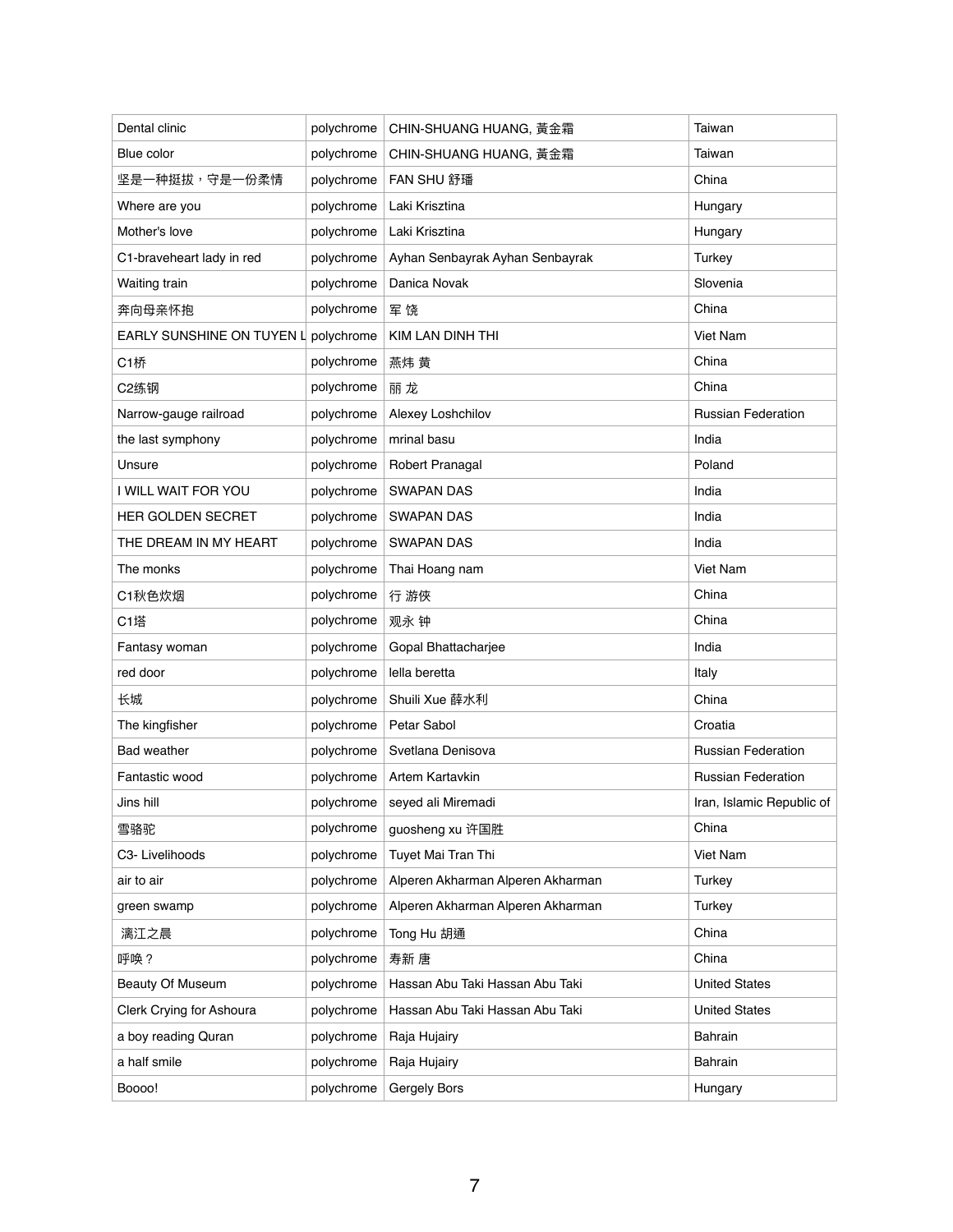| Morning flight     | polychrome | Gergely Bors                | Hungary                   |
|--------------------|------------|-----------------------------|---------------------------|
| Fight              | polychrome | Gergely Bors                | Hungary                   |
| In Red             | polychrome | Suman Bhattacharyya         | India                     |
| <b>The Desire</b>  | polychrome | Suman Bhattacharyya         | India                     |
| Portrait-1502      | polychrome | Leylya Turkina              | <b>Russian Federation</b> |
| Reindeer-breeder_1 | polychrome | Leylya Turkina              | <b>Russian Federation</b> |
| in time            | polychrome | abolfazl adim               | Iran, Islamic Republic of |
| traveler           | polychrome | abolfazl adim               | Iran, Islamic Republic of |
| scarf Seller       | polychrome | abolfazl adim               | Iran, Islamic Republic of |
| Female Mandril     | polychrome | John Bell                   | United Kingdom            |
| Circus girl        | polychrome | Yulia Artemyeva             | <b>Russian Federation</b> |
| Girls              | polychrome | Yulia Artemyeva             | <b>Russian Federation</b> |
| 翰漠行                | polychrome | na ta 塔娜                    | China                     |
| 牧歌                 | polychrome | na ta 塔娜                    | China                     |
| 虹                  | polychrome | qinghui lei 雷青辉             | China                     |
| <b>PREACHING</b>   | polychrome | Duy Thong Vu Vũ Duy Thông   | Viet Nam                  |
| drummer            | polychrome | SERTAC NURTAN SERTAC NURTAN | <b>Turkey</b>             |
| 丛林剑影               | polychrome | siliu jin 金思柳               | China                     |
| 牧归                 | polychrome | tana hasi 哈斯塔娜              | China                     |
| 牧色                 | polychrome | guiqin you 尤桂琴              | China                     |
| Monster is coming  | polychrome | Abdulhadi almarri           | Qatar                     |
| flower             | polychrome | Javad Rooein                | Iran, Islamic Republic of |
| 姐妹                 | polychrome | rong hu 胡蓉                  | China                     |
| pm2.5              | polychrome | bangguo xie 谢邦国             | China                     |
| 乐土                 | polychrome | li xin xu 徐立新               | China                     |
| 高山下的柔情             | polychrome | 丽广申                         | China                     |
| 望彼岸                | polychrome | Xu Zhang 张旭                 | China                     |
| Winters tafereel   | polychrome | Daniel LYBAERT              | Netherlands               |
| Twee grauwe ganzen | polychrome | Daniel LYBAERT              | Netherlands               |
| 热气腾腾长寿面            | polychrome | yongming guo 郭永明            | China                     |
| 学童                 | polychrome | Tianli Lin 林天立              | China                     |
| 冰暴后的宁静             | polychrome | Qixiang Zhou 周其祥            | China                     |
| 水中的阿狄丽娜            | polychrome | hong jun yue 岳鸿军            | China                     |
| 碧波英姿               | polychrome | hun lin 林魂                  | China                     |
| 梦醒时分               | polychrome | 建设 李 李建设                    | China                     |
| 风云演义               | polychrome | 建设 李 李建设                    | China                     |
| 春天的脚步              | polychrome | xiangrong liang             | China                     |
| 冲入幸福河              | polychrome | wei cai 蔡伟                  | China                     |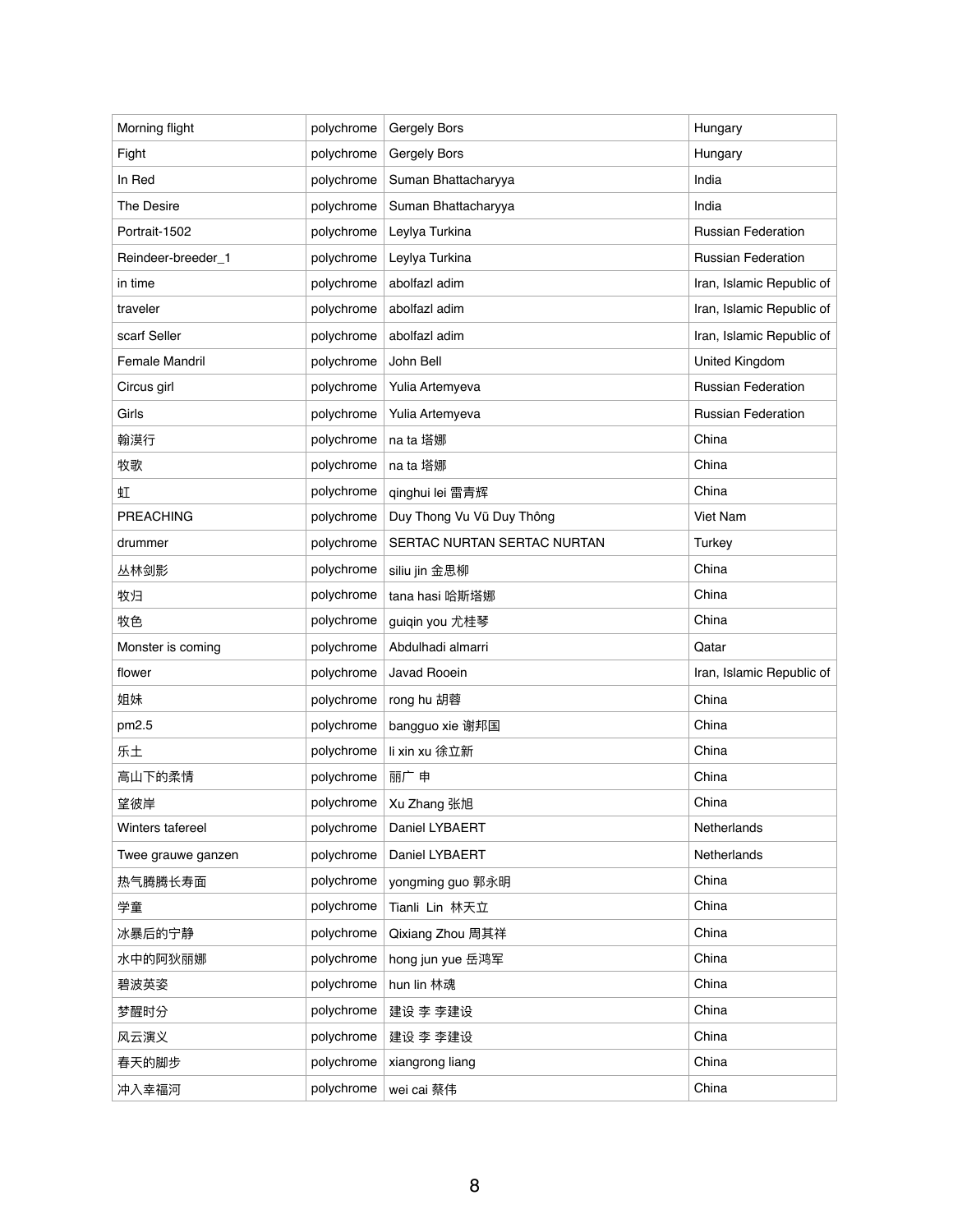| Long journey eyes            | polychrome | Andreas Andreou Andreas L Andreou | Cyprus               |
|------------------------------|------------|-----------------------------------|----------------------|
| I am                         | polychrome | <b>Tkocz Henryk</b>               | Poland               |
| Nurnberg                     | polychrome | Dmytro Petryna                    | Ukraine              |
| Girl with shawl              | polychrome | Dmytro Petryna                    | Ukraine              |
| 飘香浓浓                         | polychrome | yao Xing 邢瑶                       | China                |
| 归途                           | polychrome | keng chen 陈铿                      | China                |
| C-1 Al Blanco                | polychrome | Daniel Rovagnati                  | Argentina            |
| Morning on the beach         | polychrome | DO HIEU LIEM DO HIEU LIEM         | Viet Nam             |
| 《祈祷的女人》                      | polychrome | XUNYI HE 贺勋毅                      | China                |
| <b>LOVE</b>                  | polychrome | MAHFUZUL HASAN BHUIYAN            | <b>United States</b> |
| C1-《整容》                      | polychrome | LIANHUI GAO 高炼辉                   | China                |
| C <sub>1</sub>               | polychrome | 远鸿 叶                              | China                |
| 乐呵呵                          | polychrome | shuming teng 滕树明                  | China                |
| <b>Blanche</b> nuit          | polychrome | <b>Marcel Beauraind</b>           | Belgium              |
| 僧人的祝福                        | polychrome | huizhen liang 梁惠珍                 | China                |
| 归家的牦牛                        | polychrome | 舒蕾 周 周舒蕾                          | China                |
| c3《牧归》甘肃景泰县龟城,放牧 polychrome  |            | rh y 严荣华                          | China                |
| <b>BULL RACE</b>             | polychrome | <b>GOUTAM KUMAR DAW</b>           | India                |
| <b>FESTIVE CELEBRATION#2</b> | polychrome | <b>GOUTAM KUMAR DAW</b>           | India                |
| Fields In Wishaw             | polychrome | Kylie-Ann Martin                  | United Kingdom       |
| 风雪归途                         | polychrome | hengqi jiang 蒋恒奇                  | China                |
| Incredible                   | polychrome | Chinmoy Dutta                     | India                |
| 在路上                          | polychrome | weiqiang gu 顾伟强                   | China                |
| 苍茫时刻                         | polychrome | 姝 李 李姝                            | China                |
| 雪域                           | polychrome | 姝 李 李姝                            | China                |
| 风雪无阻                         | polychrome | jun fan 范军                        | China                |
| 大地摇篮                         | polychrome | WEI ZENG 曾伟                       | China                |
| 情满高原                         | polychrome | JING CHEN 陈靖                      | China                |
| 渔夫                           | polychrome | LINQIU HUANG 黄麟球                  | China                |
| 渔舟                           | polychrome | LINQIU HUANG 黄麟球                  | China                |
| 夏日激情                         | polychrome | LI SUN 孙莉                         | China                |
| 雪国纷飞                         | polychrome | CHENXU WANG 王晨旭                   | China                |
| 窥视                           | polychrome | YONG YANG 杨勇                      | China                |
| 寻找                           | polychrome | JIANXUN WU 吴建勋                    | China                |
| 小贩                           | polychrome | XIAO XIAO 肖潇                      | China                |
| 曾经沧海                         | polychrome | XIAOHONG XU 徐晓红                   | China                |
| 乐开怀                          | polychrome | PING XU 许平                        | China                |
| Return Home                  | polychrome | <b>ABHIJIT BANERJEE</b>           | India                |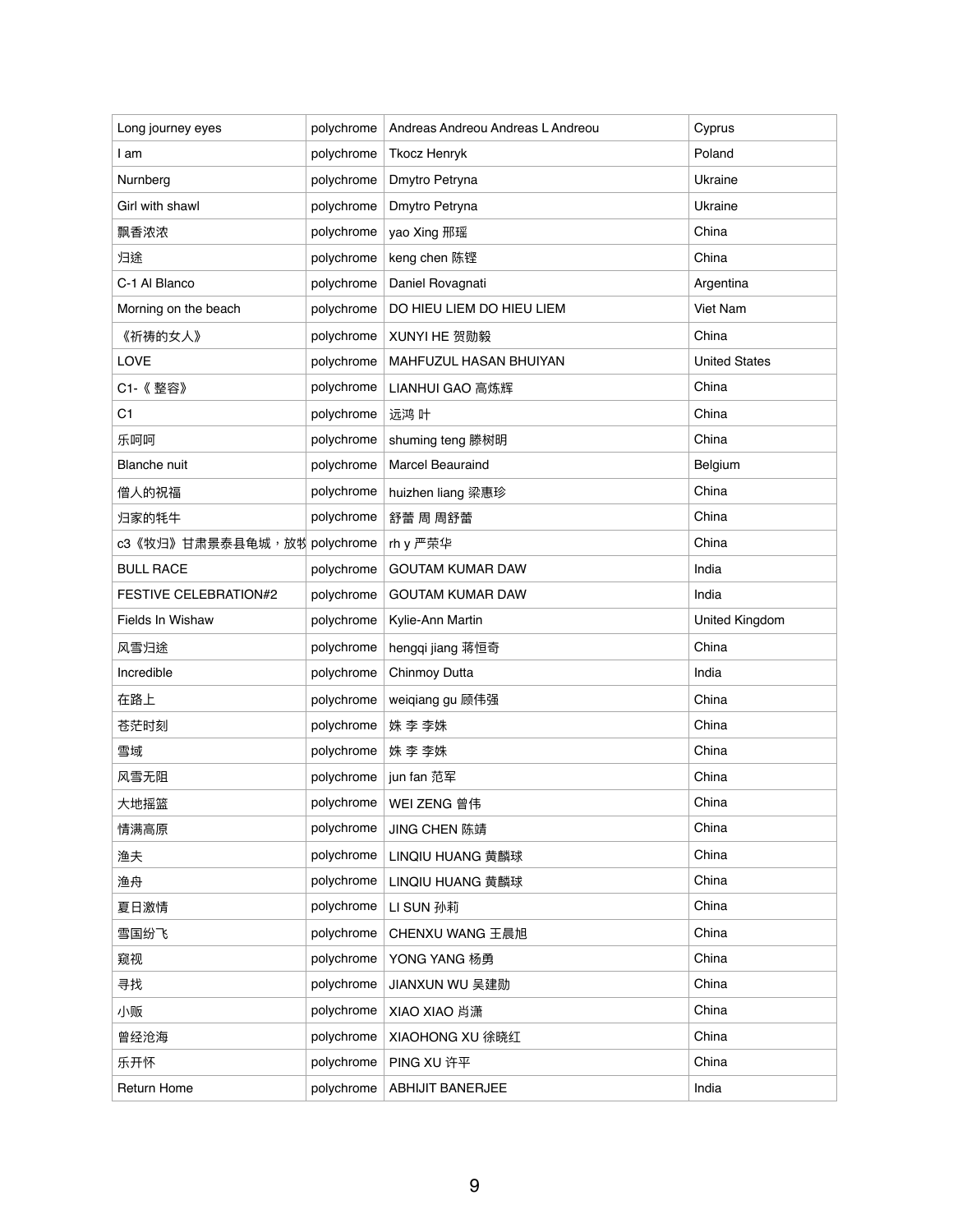| <b>Crazy Horses</b>           | polychrome | <b>Richard Hainsworth</b>         | <b>United Kingdom</b> |
|-------------------------------|------------|-----------------------------------|-----------------------|
| 孕育                            | polychrome | min ying 应敏                       | China                 |
| 捕                             | polychrome | xiaoling yin 尹小灵                  | China                 |
| <b>EXPERIMENT WITH COLOUR</b> | polychrome | Anjan Das                         | India                 |
| <b>OVERBURDENED C</b>         | polychrome | Anjan Das                         | India                 |
| 云水间                           | polychrome | wenbin yao 姚闻斌                    | China                 |
| göl                           | polychrome | kemal tekin                       | Turkey                |
| 红舞鞋                           | polychrome | quan xia 夏铨                       | China                 |
| Oman gate                     | polychrome | Ahmed alathali Ahmed alathali     | Oman                  |
| 校车上的孩子                        | polychrome | <b>FAN ZHANG 张帆</b>               | China                 |
| 大地指纹                          | polychrome | hengri huang 黄恒日                  | China                 |
| C4《害羞》                        | polychrome | ling cui 崔崚                       | China                 |
| 秋日私语                          | polychrome | Jlan Jun Hu 胡建军                   | China                 |
| CHIEU VE TREN BIEN C1         | polychrome | NHUT DUONG ANH                    | Viet Nam              |
| BIEN GOI #2 C2                | polychrome | NHUT DUONG ANH                    | Viet Nam              |
| PHOI LAT LAM CHIEU C3         | polychrome | NHUT DUONG ANH                    | <b>Viet Nam</b>       |
| CHIEN THANG #1 C 1            | polychrome | NHI DUONG VAN NHUT DUONG ANH      | Viet Nam              |
| THU HOACH MUOI TRANG C 4      | polychrome | NHI DUONG VAN NHUT DUONG ANH      | Viet Nam              |
| 源                             | polychrome | meiyan wang 王美燕                   | China                 |
| Greenfinches fighting (8659)  | polychrome | Paul Keene Paul Keene             | United Kingdom        |
| DAN LUOI CA #1 C 4            | polychrome | NHA DUONG QUOC NHUT DUONG ANH     | Viet Nam              |
| <b>PILGRIMS</b>               | polychrome | Dr Rashid Un Nabi NOT APPLICABLE  | Bangladesh            |
| Vision                        | polychrome | Alexander Makarov                 | Israel                |
| hollowman                     | polychrome | Jaydip Bhattacharya               | India                 |
| Acrobat                       | polychrome | Bozo Marijancic                   | Croatia               |
| Hoa quyen voi thien nhien     | polychrome | Quang Vinh Dang                   | Viet Nam              |
| New day                       | polychrome | Quang Vinh Dang                   | <b>Viet Nam</b>       |
| Mua Khomer                    | polychrome | Van Phuong Ngo                    | Viet Nam              |
| <b>C2-LEN NUONG</b>           | polychrome | TRAN THI THU ĐONG DO HIEU LIEM    | Viet Nam              |
| c3无家可归                        | polychrome | yongjie chen 陈永杰                  | China                 |
| c- floral water               | polychrome | tuy tran van                      | <b>Viet Nam</b>       |
| c-two sisters                 | polychrome | tuy tran van                      | Viet Nam              |
| my thoughts                   | polychrome | Mykola Potsko Mykola Potsko       | Ukraine               |
| Dreaming Of Long Journeys     | polychrome | Cezary Dubiel                     | Poland                |
| 烟雨月亮湾                         | polychrome | 湘 黄 黄湘                            | China                 |
| <b>Beautiful moment</b>       | polychrome | THAI BINH MINH thaibinhminhdy     | Viet Nam              |
| The tower of Methoni fortress | polychrome | coop Theophanous coop             | Cyprus                |
| On harvest salt.              | polychrome | Thanh Hai Nguyen Nguyen Thanh Hai | Viet Nam              |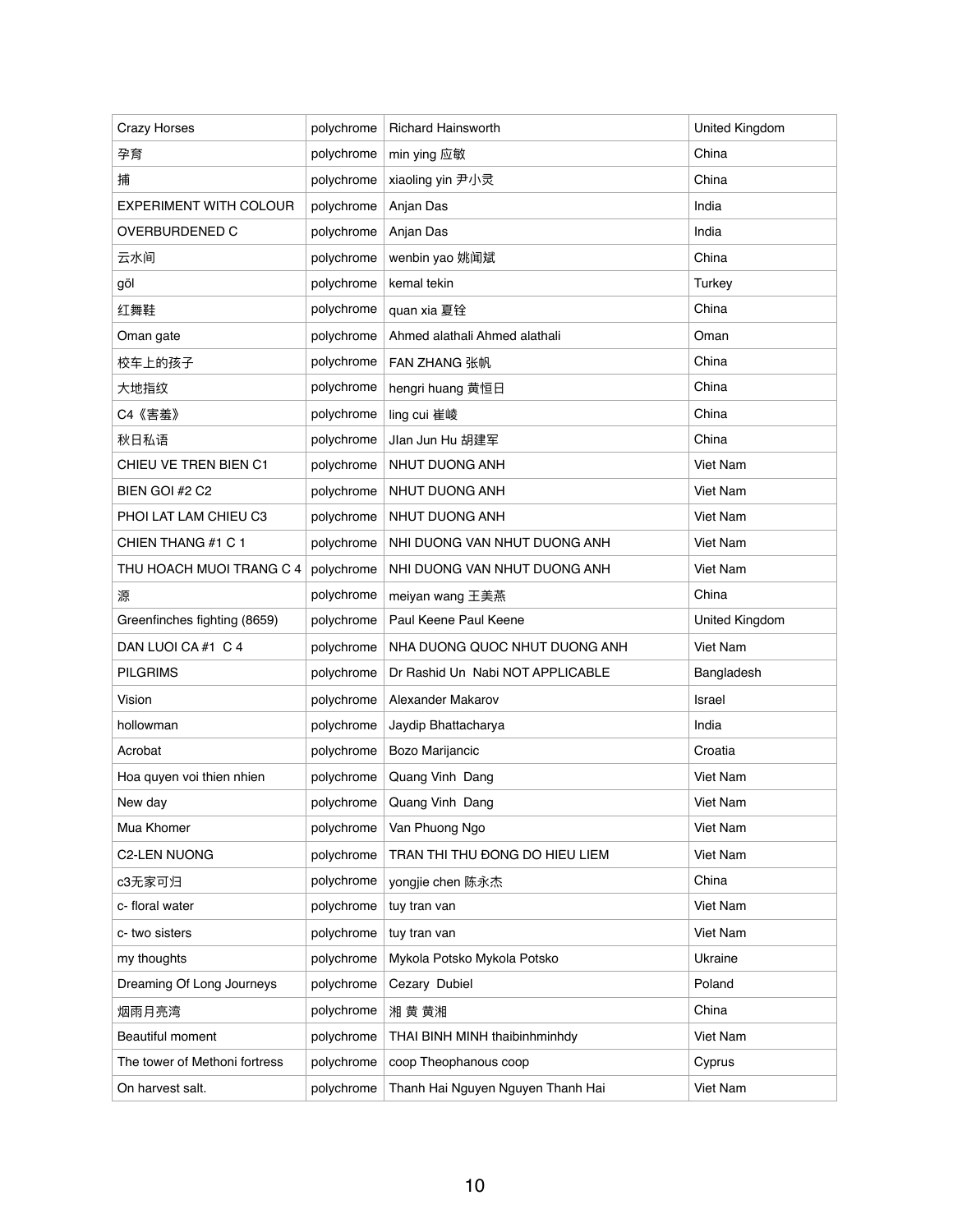| pray                     | polychrome | TRONG LƯỢM TRẦN                             | Viet Nam                  |
|--------------------------|------------|---------------------------------------------|---------------------------|
| The first snow           | polychrome | Evgeny Turkov Evgeny Turkov                 | <b>Russian Federation</b> |
| Quivertrees at Night     | polychrome | <b>Wolfgang Loke</b>                        | Germany                   |
| Long Journey             | polychrome | PARTHA SARATHI SARKAR                       | India                     |
| My Own Universe IX       | polychrome | <b>Mariusz Pawel Mazur</b>                  | Poland                    |
| courtship                | polychrome | Csaba Alfonz Ribényi                        | Hungary                   |
| Magic Maze               | polychrome | Karolina Jablonska                          | Poland                    |
| Awakening                | polychrome | Julia Popova                                | <b>Russian Federation</b> |
| Hunting                  | polychrome | Haiying Chen 陈海婴                            | China                     |
| <b>Umbrella</b>          | polychrome | Jianhui Liao 廖建辉                            | China                     |
| Family                   | polychrome | Wenming Tang 唐文明                            | China                     |
| Macri                    | polychrome | Ovi D. Pop Pop Ovi D.                       | Romania                   |
| <b>INA 27</b>            | polychrome | anup paul                                   | India                     |
| Soft Gold                | polychrome | Saeed Arabzadeh                             | Iran, Islamic Republic of |
| <b>ENTRANCE OF HOUSE</b> | polychrome | PROSENJIT LODH                              | India                     |
| Pont del petroli-2       | polychrome | Lluis Remola Pages                          | Spain                     |
| Elsa-2                   | polychrome | Lluis Remola Pages                          | Spain                     |
| The morning mist         | polychrome | Keke Zhang 张可珂                              | China                     |
| Beautiful fishing ground | polychrome | Fuyang Zhou 周抚阳                             | China                     |
| C1-暴雨来临                  | polychrome | Fei Deng 邓飞                                 | China                     |
| C2-蛟龙入水                  | polychrome | Fei Deng 邓飞                                 | China                     |
| C4-乡村赛马                  | polychrome | Fei Deng 邓飞                                 | China                     |
| 欢乐的童年                    | polychrome | Jiande Li 李建德                               | China                     |
| 无声的控诉                    | polychrome | hniog.ping shu 舒宏平                          | China                     |
| 一又二分之一的世界之转角             | polychrome | 争贤 王 王争贤                                    | China                     |
| 等                        | polychrome | JIAN TONG 童建                                | China                     |
| 皖韵                       | polychrome | JIAN TONG 童建                                | China                     |
| 修行                       | polychrome | JIAN TONG 童建                                | China                     |
| Károlyi Castle           | polychrome | Dragos Georgescu Dragos Georgescu           | Romania                   |
| Time                     | polychrome | Nguyen Thi Kien Trinh Nguyen Thi Kien Trinh | Viet Nam                  |
| C3- Simple happpiness    | polychrome | Dung Pham Thi                               | Viet Nam                  |
| a4. In the morning       | polychrome | Trọng Lan Huỳnh                             | Viet Nam                  |
| Battle of the Tiger(ess) | polychrome | Lai Leng Lam 林丽玲                            | Singapore                 |
| helping hand             | polychrome | priyam sadhukhan                            | India                     |
| <b>SAGAR FAIR</b>        | polychrome | PURANJIT GANGOPADHYAY                       | India                     |
| C1.BABY LEARNER.jpg      | polychrome | <b>RINKI SARKAR</b>                         | India                     |
| C2.BOY FUN.jpg           | polychrome | <b>RINKI SARKAR</b>                         | India                     |
| Friends                  | polychrome | Gustavo Herman Schneider                    | Argentina                 |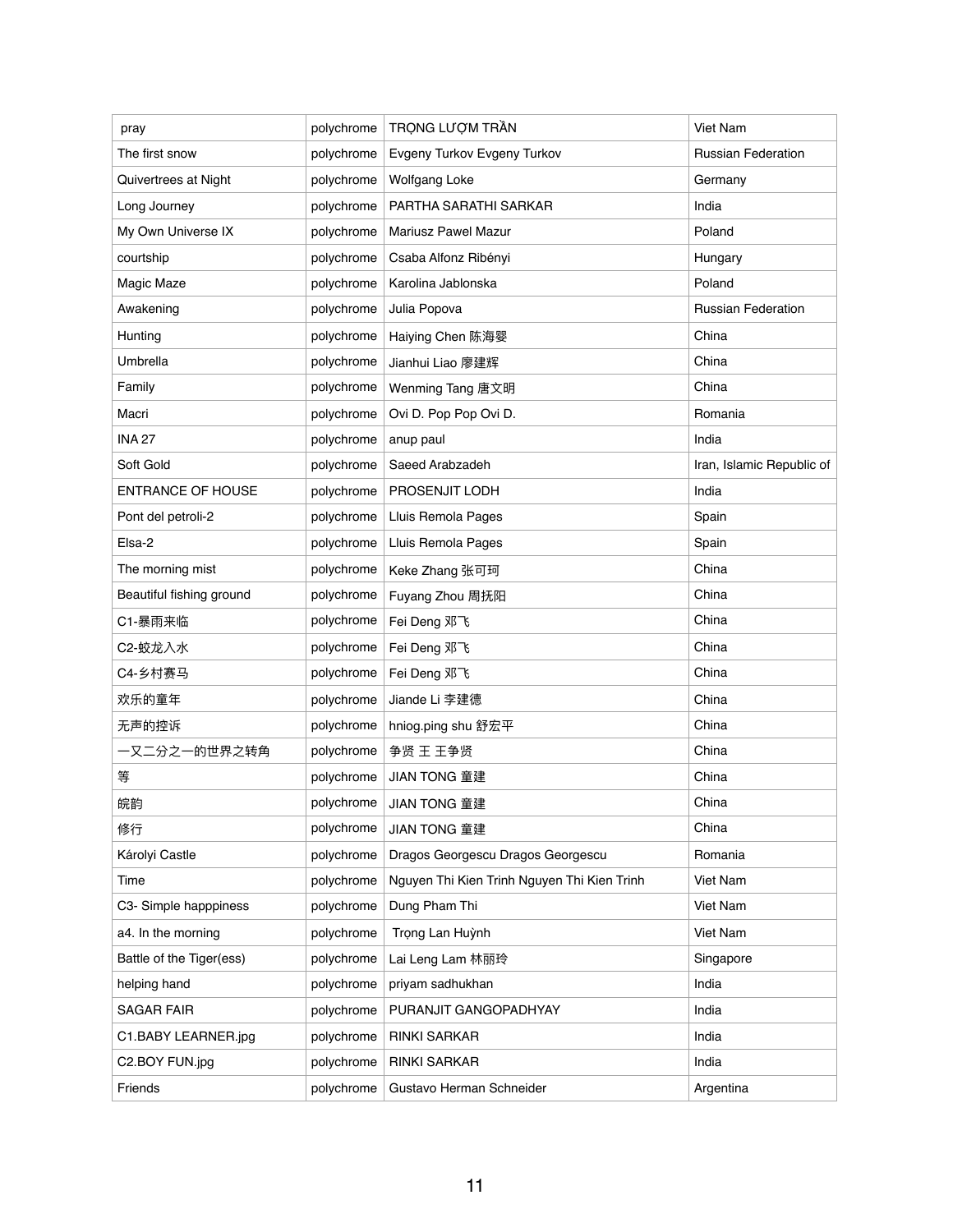| Frozen in eternity                  | polychrome | Gustavo Herman Schneider                     | Argentina                 |
|-------------------------------------|------------|----------------------------------------------|---------------------------|
| The Toll Collector                  | polychrome | Jim Duncan                                   | United Kingdom            |
| <b>GRAZING AT TAJ</b>               | polychrome | SHARMALI DAS SHARMALI DAS                    | India                     |
| Sulphur Porter                      | polychrome | Abdulhakim Alojaili                          | Oman                      |
| Cow Wash                            | polychrome | DINABANDHU BHATTACHARYA DINABANDHU BHA India |                           |
| Ridiculous                          | polychrome | DINABANDHU BHATTACHARYA DINABANDHU BHAIndia  |                           |
| Life At Foothill                    | polychrome | SP Mukherji                                  | India                     |
| <b>Cycling Generation</b>           | polychrome | Debajit Dutta Debajit Dutta                  | India                     |
| On The Falls                        | polychrome | Debajit Dutta Debajit Dutta                  | India                     |
| <b>Enchanting forest</b>            | polychrome | Agnes Mezosi Agnes Mezosi                    | Hungary                   |
| Magnetism                           | polychrome | <b>DMYTRO SOBOKAR</b>                        | Ukraine                   |
| Portraits. Hiden soul               | polychrome | <b>DMYTRO SOBOKAR</b>                        | Ukraine                   |
| Mother and son                      | polychrome | hong li 李宏                                   | China                     |
| You Tread on my Dreams              | polychrome | <b>Bill Power</b>                            | Ireland                   |
| Color                               | polychrome | Hai Quang Ba                                 | Viet Nam                  |
| Mother and two cubs                 | polychrome | Heikki Sarparanta                            | Finland                   |
| <b>TAKTSANG MONASTERY</b>           | polychrome | Santanu Banerjee                             | India                     |
| 挂网                                  | polychrome | xiaolian ai 艾小莲                              | China                     |
| La Seine                            | polychrome | Dr. Michael E. Bottcher                      | Germany                   |
| Red lips - green eyes               | polychrome | Dr. Michael E. Bottcher                      | Germany                   |
| Tallin <sub>2</sub>                 | polychrome | Monica Giudice                               | Italy                     |
| <b>CENTRAL FIGURE</b>               | polychrome | SATYAJIT MAJUMDER MAJUMDER                   | India                     |
| Autumn in Yellowstone 2             | polychrome | Viktor Kanunnikov                            | <b>Russian Federation</b> |
| Venice in reflections 1             | polychrome | Viktor Kanunnikov                            | <b>Russian Federation</b> |
| Ice                                 | polychrome | De Naro Marco De Naro Marco                  | Italy                     |
| Leaves                              | polychrome | De Naro Marco De Naro Marco                  | Italy                     |
| The Tree and Storm                  | polychrome | Andrej Belovezcik                            | Slovakia                  |
| Rodeo 2                             | polychrome | Andrej Belovezcik                            | Slovakia                  |
| Once Upon a Time                    | polychrome | Lorenzo Di Candia 狄參嗲洛倫佐                     | Italy                     |
| Sun Moon Lake Dawn                  | polychrome | CHIN-SHUANG HUANG, 黃金霜                       | Taiwan                    |
| 孤单,是一个人的狂欢                          | polychrome | FAN SHU 舒璠                                   | China                     |
| C4-渔阳三弄                             | polychrome | 江李                                           | China                     |
| Autoumn morning                     | polychrome | Danica Novak                                 | Slovenia                  |
| 南来北往                                | polychrome | peili wang 王培立                               | China                     |
| 牧歌                                  | polychrome | Hua lin Li 李华玲                               | China                     |
| MY MAGIC DREAM IN MY MAG polychrome |            | Adela Lia Rusu Adela Lia Rusu                | Romania                   |
| <b>SIMPLICITY</b>                   | polychrome | Adela Lia Rusu Adela Lia Rusu                | Romania                   |
| C4银河与树                              | polychrome | 志云 郭                                         | China                     |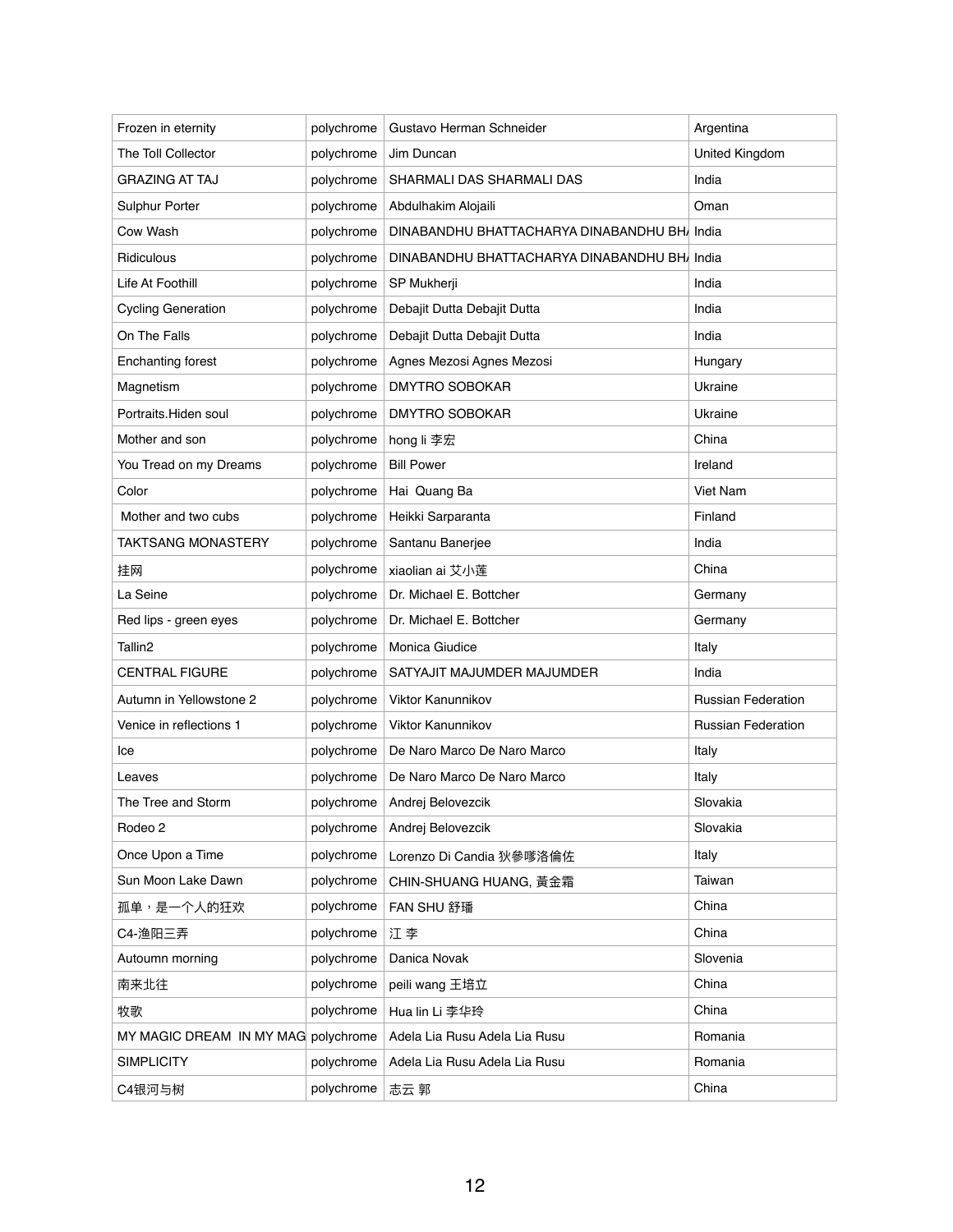| Macroglossum stellatarum 05 | polychrome | Luigi Carrieri                  | Italy                     |
|-----------------------------|------------|---------------------------------|---------------------------|
| Tuscany 10                  | polychrome | Luigi Carrieri                  | Italy                     |
| C4女神                        | polychrome | 文婧 李                            | China                     |
| Daze in the park            | polychrome | Alexey Loshchilov               | <b>Russian Federation</b> |
| C1都市小息                      | polychrome | 海春 欧                            | China                     |
| C2都市月色                      | polychrome | 海春 欧                            | China                     |
| C1-红唇                       | polychrome | 大宁 王                            | China                     |
| C3-盈满                       | polychrome | 大宁 王                            | China                     |
| 涨潮时分                        | polychrome | 东海 夏 夏东海                        | China                     |
| 盾构始发前的奋战                    | polychrome | shiyao huang 黄诗尧                | China                     |
| Nghe lam huong              | polychrome | <b>TOAN NGUYEN DUC</b>          | Viet Nam                  |
| inocence                    | polychrome | <b>BHARGAV HARGE</b>            | India                     |
| Visiting the nets           | polychrome | TUNG NGUYEN THI VAN             | <b>Viet Nam</b>           |
| Worker & his world          | polychrome | Dipayan Bose Dipayan Bose       | India                     |
| Netherworld                 | polychrome | Robert Pranagal                 | Poland                    |
| Winter fairy tale           | polychrome | Arkady Kirnos                   | <b>Russian Federation</b> |
| C1kid.jpg                   | polychrome | Marcelo Costa                   | <b>Brazil</b>             |
| My God                      | polychrome | Garik Avanesyan Garik Avanesian | <b>Czech Republic</b>     |
| C2霞光印小船                     | polychrome | 伟雄 黄 黄伟雄                        | China                     |
| Charming                    | polychrome | Thai Hoang nam                  | <b>Viet Nam</b>           |
| Get dressed                 | polychrome | Thai Hoang nam                  | Viet Nam                  |
| Mid autumn                  | polychrome | Thai Hoang nam                  | Viet Nam                  |
| 《风骨》                        | polychrome | chao guan 关超                    | China                     |
| <b>MUDDY FOOTBALL</b>       | polychrome | Chee Keong Lim 林志强              | Malaysia                  |
| PRAYING 6                   | polychrome | Chee Keong Lim 林志强              | Malaysia                  |
| C2红石之光                      | polychrome | 观永 钟                            | China                     |
| Niagara Falls on sunrise 3  | polychrome | <b>Sergey Pesterev</b>          | <b>Russian Federation</b> |
| C3-小镇晨光                     | polychrome | kangmei dong 董抗美                | China                     |
| 双偶摔跤                        | polychrome | chengjun gao 高成军                | China                     |
| 金光大道                        | polychrome | Miaozeng Guo 郭妙增                | China                     |
| C3圣地                        | polychrome | 梅郭                              | China                     |
| 石境                          | polychrome | kejia hu 胡克嘉                    | China                     |
| 梦中之城                        | polychrome | kejia hu 胡克嘉                    | China                     |
| Reflecting on the Future    | polychrome | <b>Richard Harding</b>          | United Kingdom            |
| <b>Storm Front</b>          | polychrome | <b>Richard Harding</b>          | United Kingdom            |
| <b>SAND SPLASH</b>          | polychrome | RANJAN CHAKRABORTY              | India                     |
| 中国龙                         | polychrome | Shuili Xue 薛水利                  | China                     |
| 秋韵                          | polychrome | 金荣 林                            | China                     |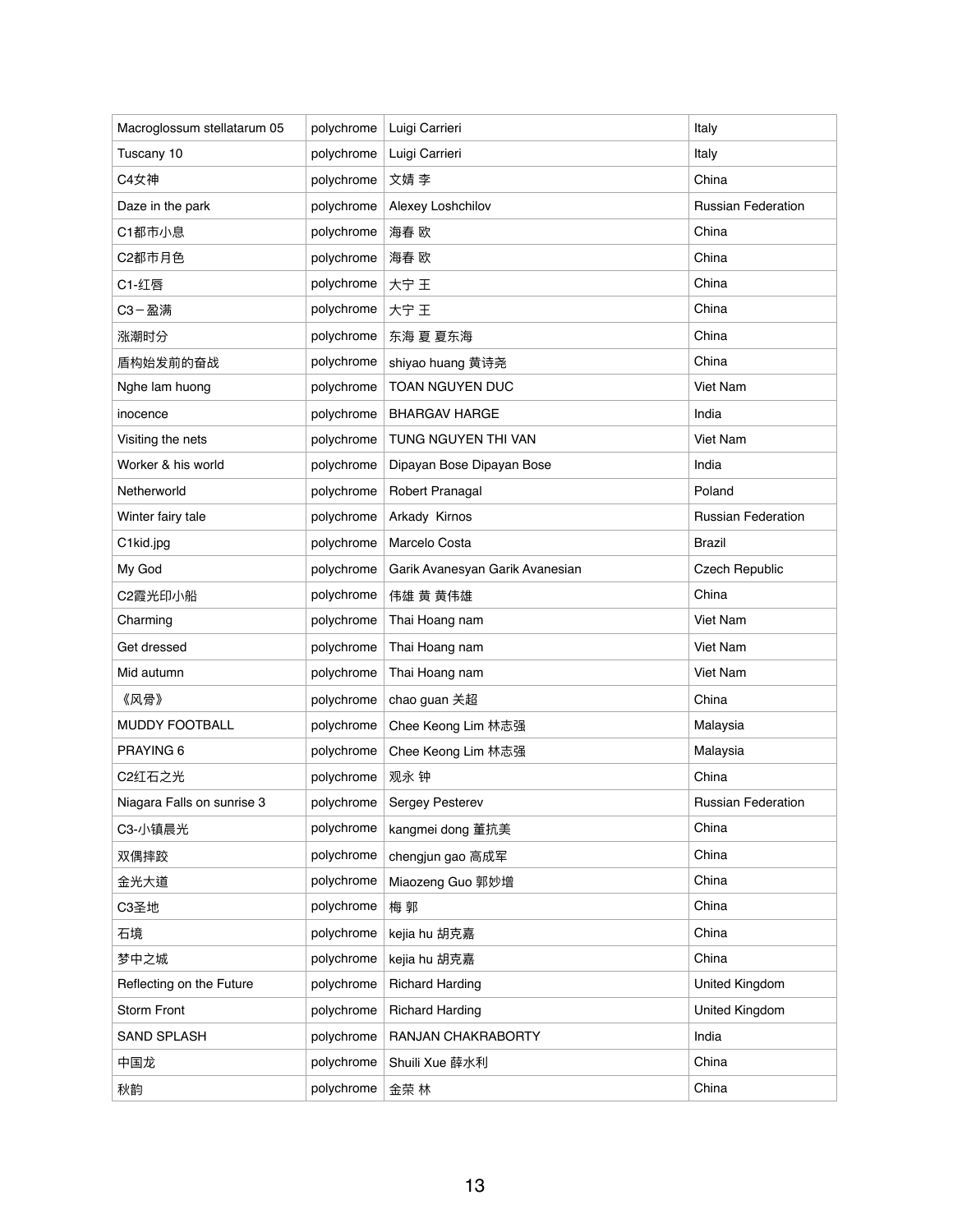| 1在水一方                   | polychrome | Baogen Ni 倪宝根                    | China                     |
|-------------------------|------------|----------------------------------|---------------------------|
| 3在水一方                   | polychrome | Baogen Ni 倪宝根                    | China                     |
| 赶海                      | polychrome | Jingyi Zhu 朱静仪                   | China                     |
| 一帆风顺                    | polychrome | Bo Zheng 郑波                      | China                     |
| Surfing girl            | polychrome | Gang Jian 简刚                     | Australia                 |
| The monastery           | polychrome | Olga Alekseevna Turenkova        | <b>Russian Federation</b> |
| <b>RACE</b>             | polychrome | Seshadri Moitra                  | India                     |
| <b>CELEBRATION</b>      | polychrome | Seshadri Moitra                  | India                     |
| Rhythmic flight         | polychrome | <b>SUK EUN KIM</b>               | Korea, Republic of        |
| Afternoon pleiku        | polychrome | Hồng Trần Quang                  | <b>Viet Nam</b>           |
| Stand                   | polychrome | Hồng Trần Quang                  | Viet Nam                  |
| Cape Neddick Lighthouse | polychrome | XUEHAI LU 吕学海                    | China                     |
| Lady In Red             | polychrome | Kalyan Bhattacharyya             | India                     |
| Natural abstract 3      | polychrome | Petar Sabol                      | Croatia                   |
| The anothers            | polychrome | Artem Kartavkin                  | <b>Russian Federation</b> |
| two                     | polychrome | Julian Negredo Sanchez Julian    | Spain                     |
| Nghênh Sóng             | polychrome | phong Hoang Nguyen               | Viet Nam                  |
| Ánh Mắt                 | polychrome | phong Hoang Nguyen               | Viet Nam                  |
| 纹理                      | polychrome | jianjun long 龙建军                 | China                     |
| 纹理                      | polychrome | jianjun long 龙建军                 | China                     |
| C4- Buffalo             | polychrome | Tuyet Mai Tran Thi               | Viet Nam                  |
| <b>GIAT LU</b>          | polychrome | Tuan Nguyen Song Tien Huynh      | Viet Nam                  |
| <b>DON NANG</b>         | polychrome | Tuan Nguyen Song Tien Huynh      | Viet Nam                  |
| 老茶馆                     | polychrome | haixia yu 余海霞                    | China                     |
| Kid Crying for Ashoura  | polychrome | Hassan Abu Taki Hassan Abu Taki  | <b>United States</b>      |
| Maintenance             | polychrome | Nguyen Duy                       | Viet Nam                  |
| C2红土地上的村庄               | polychrome | xin zhang 张辛                     | China                     |
| Grandmother             | polychrome | abolfazl adim                    | Iran, Islamic Republic of |
| 出海                      | polychrome | Ganyuan Fan 范赣源                  | China                     |
| 归途                      | polychrome | Ganyuan Fan 范赣源                  | China                     |
| On the final lap        | polychrome | John Bell                        | United Kingdom            |
| Life at sea             | polychrome | Huu Hung Truong Huu Hung Truong  | Viet Nam                  |
| 幸福                      | polychrome | QI WU 吴琦                         | China                     |
| 陶工                      | polychrome | QI WU 吴琦                         | China                     |
| 灵魂之舞                    | polychrome | xiaoliu ao 敖晓六                   | China                     |
| <b>NAMASKAR</b>         | polychrome | Jan Mohammad Shaikh Jan Mohammad | India                     |
| <b>REST FOR A WHILE</b> | polychrome | Jan Mohammad Shaikh Jan Mohammad | India                     |
| greetingtothesun        | polychrome | SERTAC NURTAN SERTAC NURTAN      | <b>Turkey</b>             |